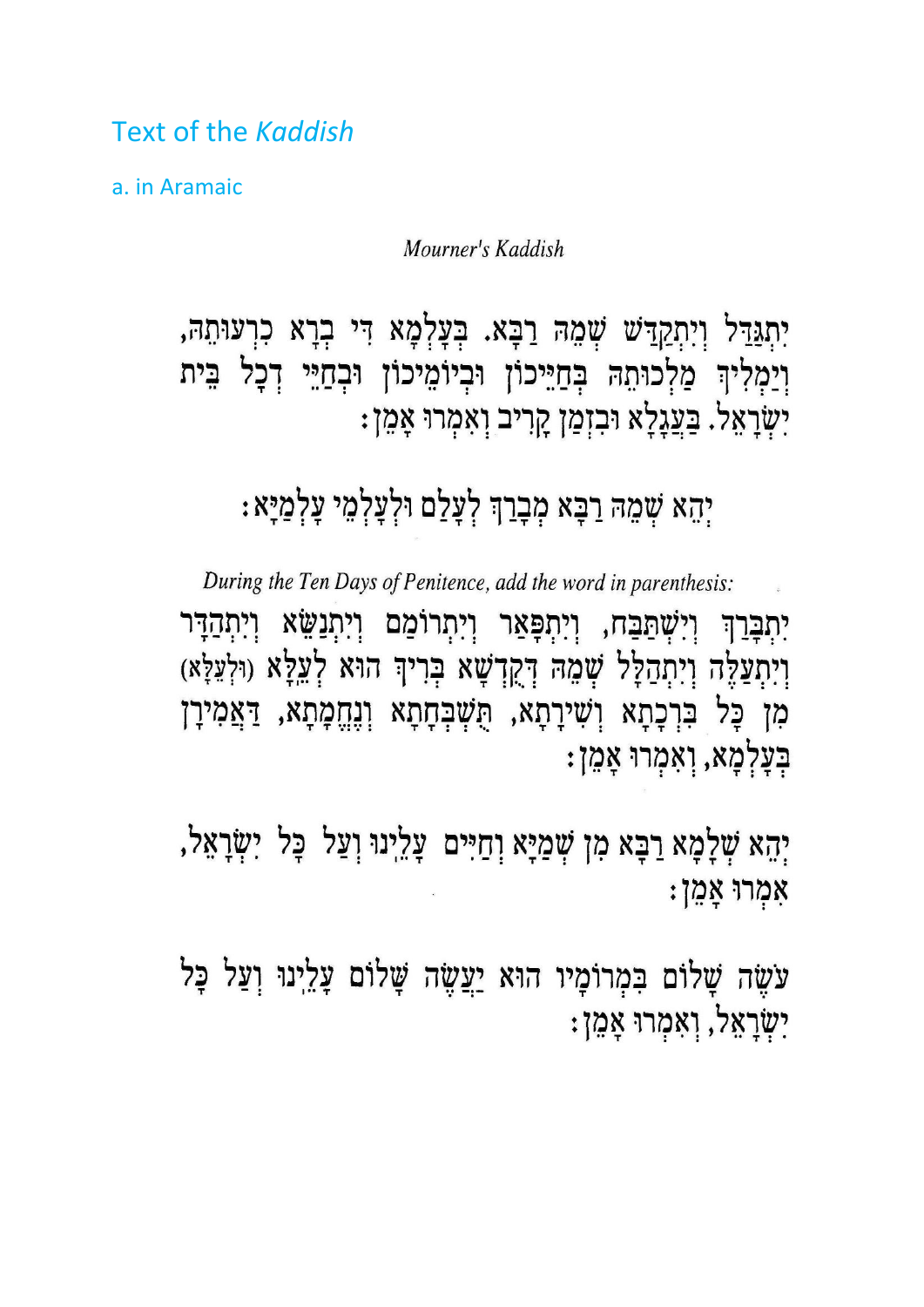## b. in transliteration (Sephardi pronunciation)

Yitgadal, v'yitkadash,sh'meih raba, b'alma divra chiruteih, v'yamlich malchuteih, b'chayeichon uv'yomeichon uv'chayei d'chol beit Yisra'eil, ba'agala uviz'man kariv.

V'im'ru: amein.

Y'hei sh'meih raba m'varach l'alam ul'almei almaya.

*During the Ten Days of Penitence, add the words in parenthesis:*

Yitbarach, v'yishtabach, v'yitpa'ar, v'yitromam, v'yitnasei, v'yit'hadar, v'yitaleih, v'yit'halal sh'meih d'kud'sha. B'rich hu l'eila (ul'eila) min kol bir'chata, v'shirata, tushb'chata, v'nech'mata, da'amiran b'alma.

V'im'ru: amein.

Y'hei sh'lama raba min sh'maya v'chayim aleinu v'al kol Yisra'eil.

V'imru: amein.

Oseh shalom bim'romav, hu ya'aseh shalom, aleinu v'al kol Yisra'eil. V'im'ru: amein.